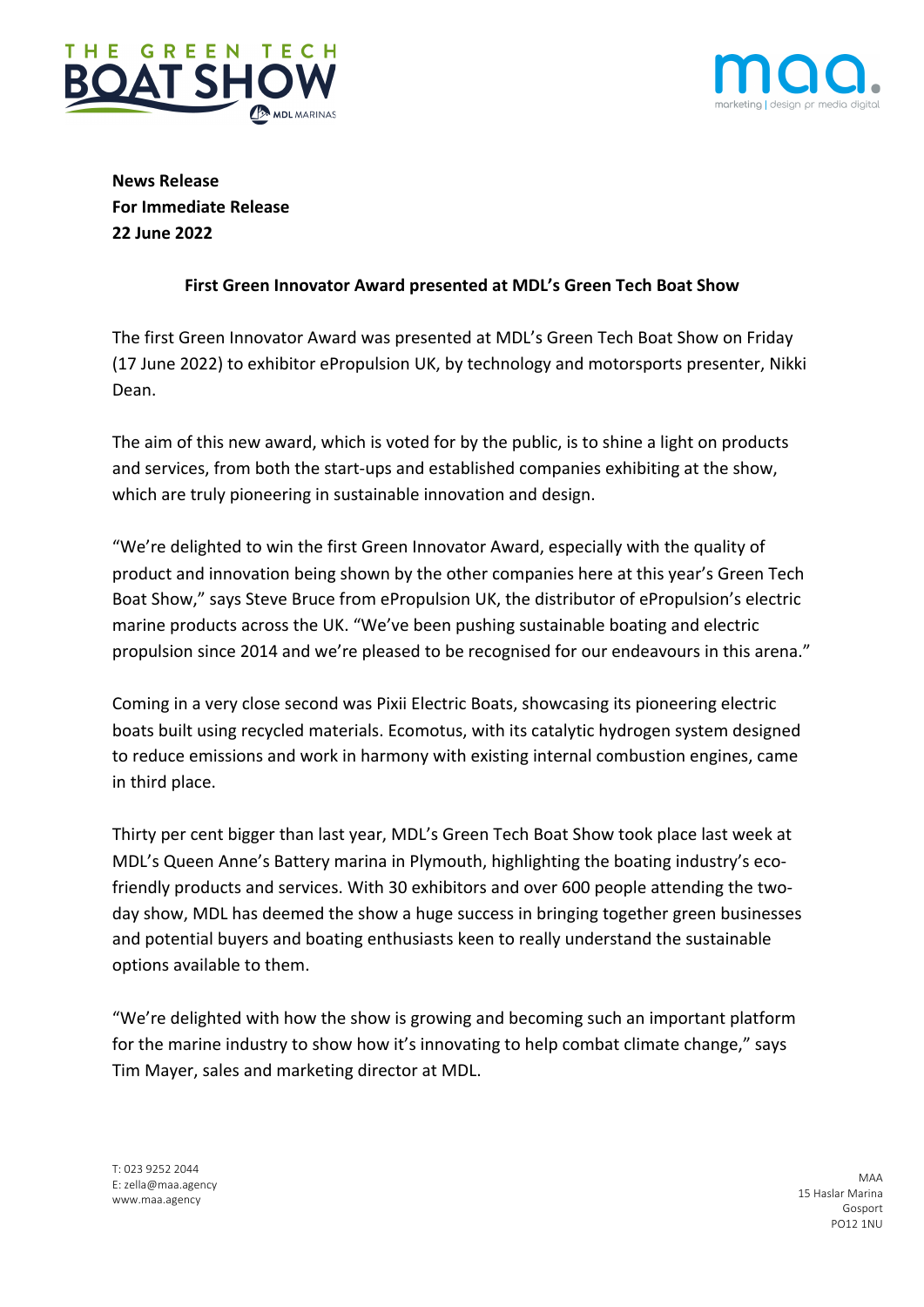



"It's wonderful to see the number of exhibitors increasing, and whether they're start-ups or established businesses expanding their portfolios, they all have one thing in common – a passion to make boating more sustainable so that it can be enjoyed for years to come."

Exhibiting at the show for the first time, RanMarine Technology, showcasing its waterborne waste collecting WasteShark, says the importance of events like the Green Tech Boat Show in making the public and wider industry aware of the progress being made, cannot be overstated.

Sales director, Darren Kirby, comments: "Given RanMarine Technology is now focusing on the UK market, it's these types of events which are so important for us to see how the industry looks, where we fit in and what potential opportunities exist. It really is encouraging to see the level of innovation and talk to likeminded industry professionals about the benefits we can have collectively on our environments."

Boating systems specialist, Vetus is already planning on exhibiting next year. "We felt the show was rewarding, with interest in repowers and new build projects from both trade and public," says Richard Lythgoe, area sales manager. "We feel the marine industry is following the automotive industry in terms of green technology and feel the demand for more environmentally friendly products will only increase in the future."

New to this year's show was the Innovation Hub, sponsored by University of Plymouth. Throughout the two-day show, marine industry thought leaders and researchers gave a series of informative talks on research projects currently underway to safeguard the marine environment, while a selection of the eco-exhibitors explained the sustainability benefits of their products, and how they enable people to have a more environmentally friendly boating experience.

"We've had a great few days at The Green Tech Boat Show," says Kate Fortnam, The Green Blue's Campaign Manager. "It has been an ideal opportunity for us to meet with likeminded organisations and businesses, all striving for the same objective of finding greener solutions for boat users.

"It has also been a fantastic forum for us to share environmental best practice with boaters. We were also able to shine a spotlight on the exciting new sustainable products available via The Green Blue Business Directory. Here's to Green Tech Boat Show 2023."

T: 023 9252 2044 E: zella@maa.agency www.maa.agency

MAA 15 Haslar Marina Gosport PO12 1NU